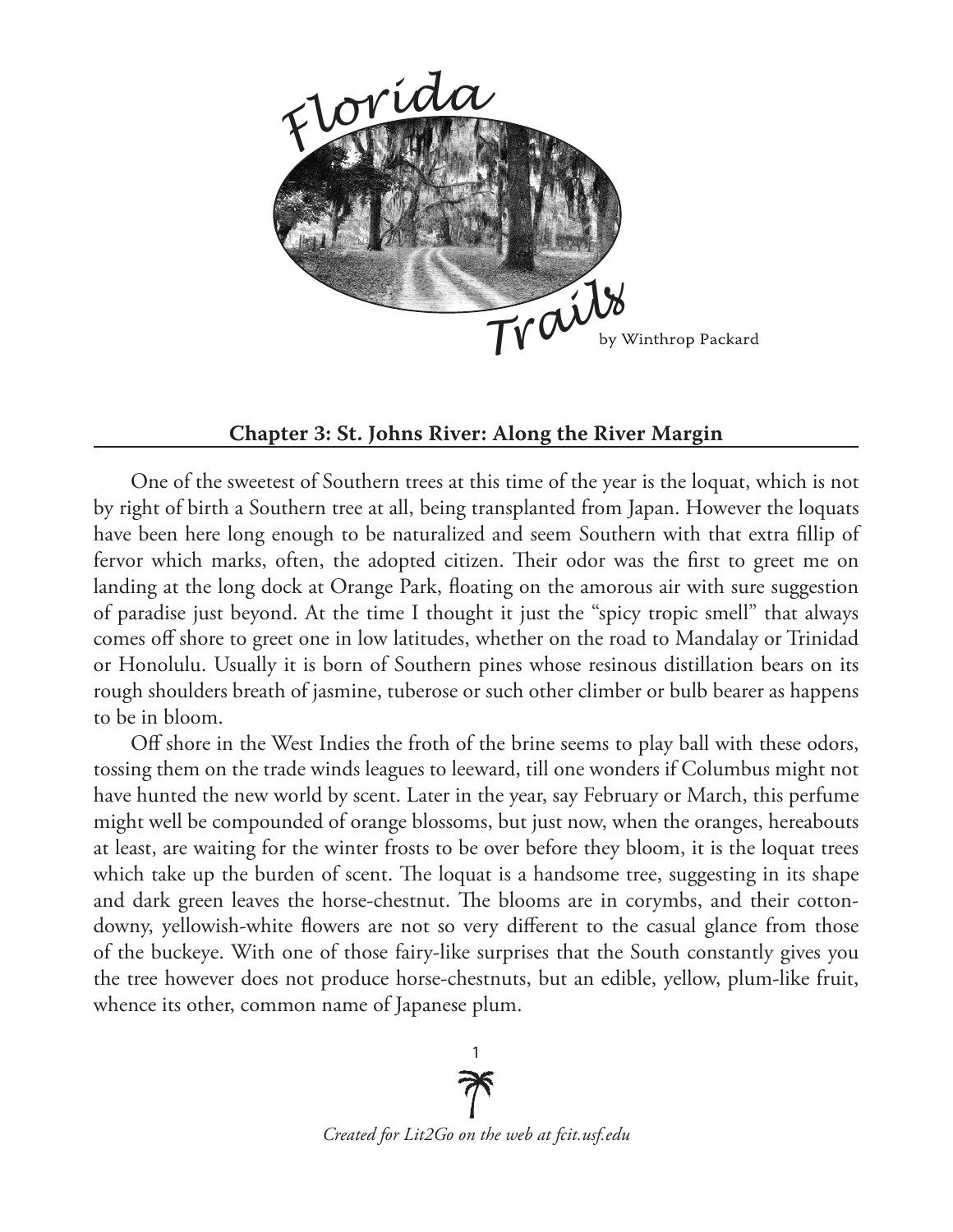All night the loquat blooms send their rich perfume questing off shore along the banks of the St. Johns, and the big yellow stars swing so low that it is hard to tell which is the heavenly illumination and which the trawl marks of the fishermen, lanterns hung from poles where the trawls lie in wait for channel cats. In the gray of sudden dawn you find these fishermen rowing home again, black silhouettes against a black river, and I often wonder if the scent of the loquats, slipping riverward in the lee of the long dock does not unconsciously guide them, they find port so surely without beacon.

It is very sudden, this gray of dawn. It is as if some one turned a switch, paused for a moment only to see that the first turn had taken effect, then turned another which released the spring beneath the sun, after which it is all over. Daybreak I am convinced is a word coined between the tropics. No man born north of latitude forty would speak of day as breaking. There the dawn comes as leisurely as a matinee girl to breakfast; here it pops like popcorn. With the coming of day on this bank of the St. Johns the pungent odor of wood smoke cuts off the scent of the November blooming loquats. The smoke of a Southern pine fire is an aroma decorated with perfume. To me the smell of wood smoke of any kind is always delightful. It sniffs of campfires and the open road, of blankets beneath boughs and the long peace of the stars. The fire whence it comes may be guiltless of any outdoor hearth. It may be half-smothered among brick chimneys, built to cook porridge for life prisoners in a city jail, for all I know, but the smoke is free. It was born of the woods, where it gathered all spices to its bosom, and though the log crumbles to ashes in durance, the smoke is the spirit of freedom and can mean nothing else to him who has once smelled it in the wild. If I am ever a life prisoner, I hope they will not let me get scent of wood smoke. If they do, on that day I shall break jail or die in the attempt.

The wood burned here for breakfast fires is the Southern pitch pine, whose smoke seems to carry in its free pungency a finer spiciness than comes with the smoke of other woods. One born to it ought to be sure he is home again by the first whiff. It differs from that of white pine, fir or spruce, this long-leaf pine smoke, and I am sure that if you brought me magically from the Adirondacks or the Aroostook in my sleep and landed me in the barrens I should know my location, however dark the night, the very moment the wind blew the campfire smoke my way.

Every Southern backyard seems to hold the big, black, three-legged iron pot for boiling clothes, and I know not what other incantatory purposes. Beneath this, too, they burn an open fire of pitch wood, so often I may walk all day long with this subtle essence of freedom

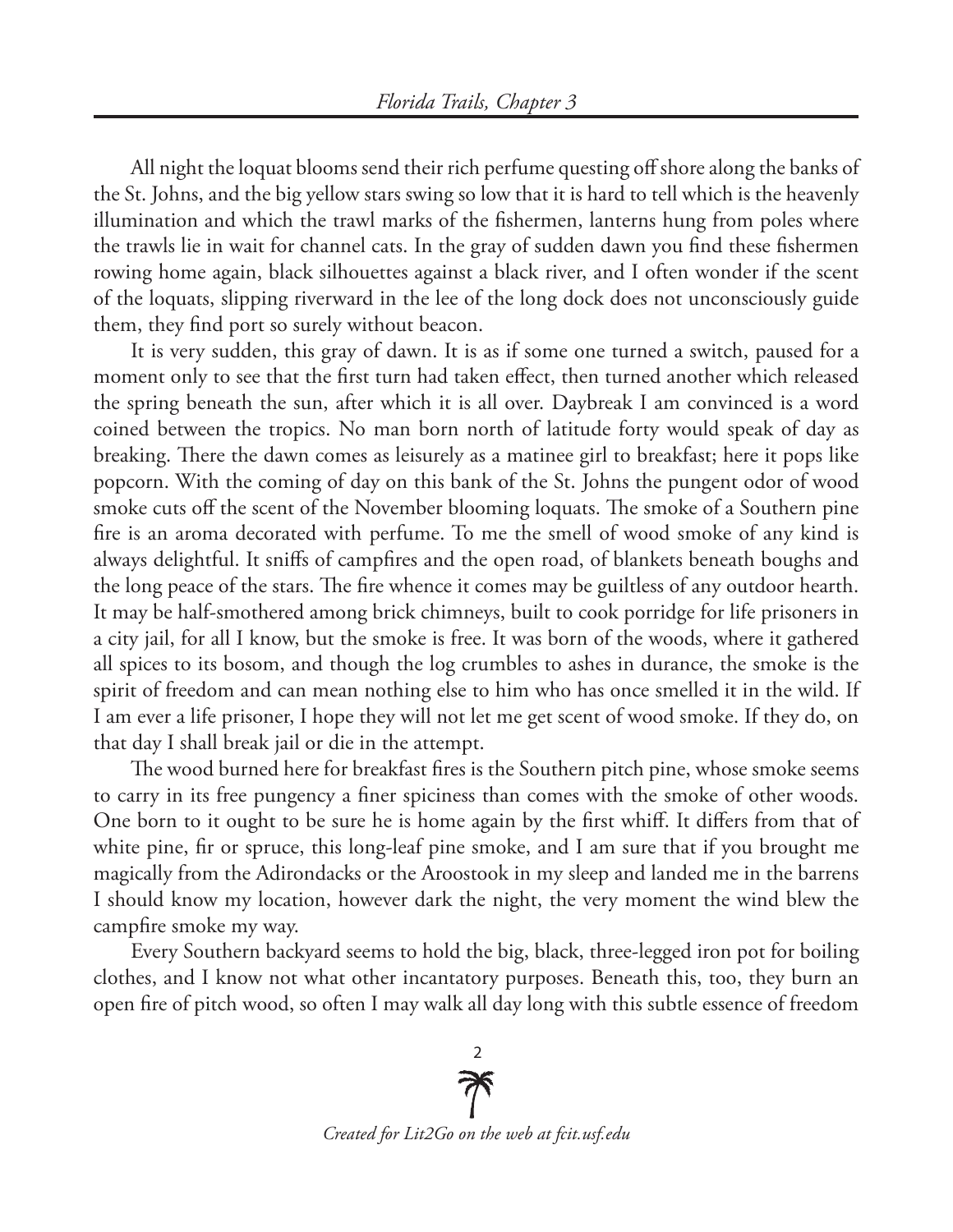in my nostrils, a tonic to neutralize the languor that comes down river with the breeze out of the tropic heart of the peninsula. I walked south to meet this breeze this morning, with the morning sun on my left shoulder, the blue sea of the broad river stretching five or six miles beneath it to the haze of the distant bank. On my right was the ten-foot sand bluff of the bank and I waded with the aquatic cows, now knee-deep in shallows on a sandy bottom, now following their paths through margins of close-cropped water hyacinths, over mangrove roots and through the mud of marsh edges, and again along a dry bank of clean white sand. To know a river takes many expeditions, and one of these should surely be afoot along its shallows.

The brackish tides that swirl up from the sea to the deep water off the Jacksonville wharves speed with little loss of vigor on, many broad miles into the heart of Florida. To march along this water is to promenade a river side and a sea beach in one. Splashing through the shallows I find the water as full of fish life as the woods are of birds, or the air of butterflies. You can look nowhere without seeing one, usually all forms in numbers. The mullet leap sometimes six feet in the air from the river surface, gleaming silver in the sun. A blue crab scuttles, left side foremost, from the margin toward deep water, his blue claws conspicuous and marking the species, which is Southern in its habitat though found in numbers as far north as the Jersey coast. This crab is very plentiful here, the neighbors catching him with ease by the simple expedient of tying a piece of ancient meat to a string which they drop from the wharf and occasionally draw up. The crab will be found feeding on and so gripping the meat with those blue claws that he may be dropped on the dock or in a pail by shaking him off.

By the river at night may be seen a fine example of the continuance of a trade not taught in schools or in books, but handed down from father to son for countless generations. The fishing for channel cats in the St. Johns is a good business. The fish run from a few pounds in weight up to thirty or thirty-five. They sell in the rough for two and a half cents a pound. Nobody about here will eat cats and they are shipped north, I suspect to become boneless cod. But the cat fishing is not what I mean, it is the shrimping. These curious, bug-like creatures infest the river, and the negro fishermen capture them at night in primitive circular nets which have lead weights about the circumference and are held by a rope from the center. The fishermen cast these upon the surface by a peculiar motion which spreads them out flat. Then they sink and are drawn up by the central rope, looking for all the world like a dangling lace petticoat with shrimps and small fishes entangled in the lace. The water laps in ghostly fashion under the piers and the lantern light makes grotesque creatures out of an elder world

> $\overline{3}$ *Created for Lit2Go on the web at fcit.usf.edu*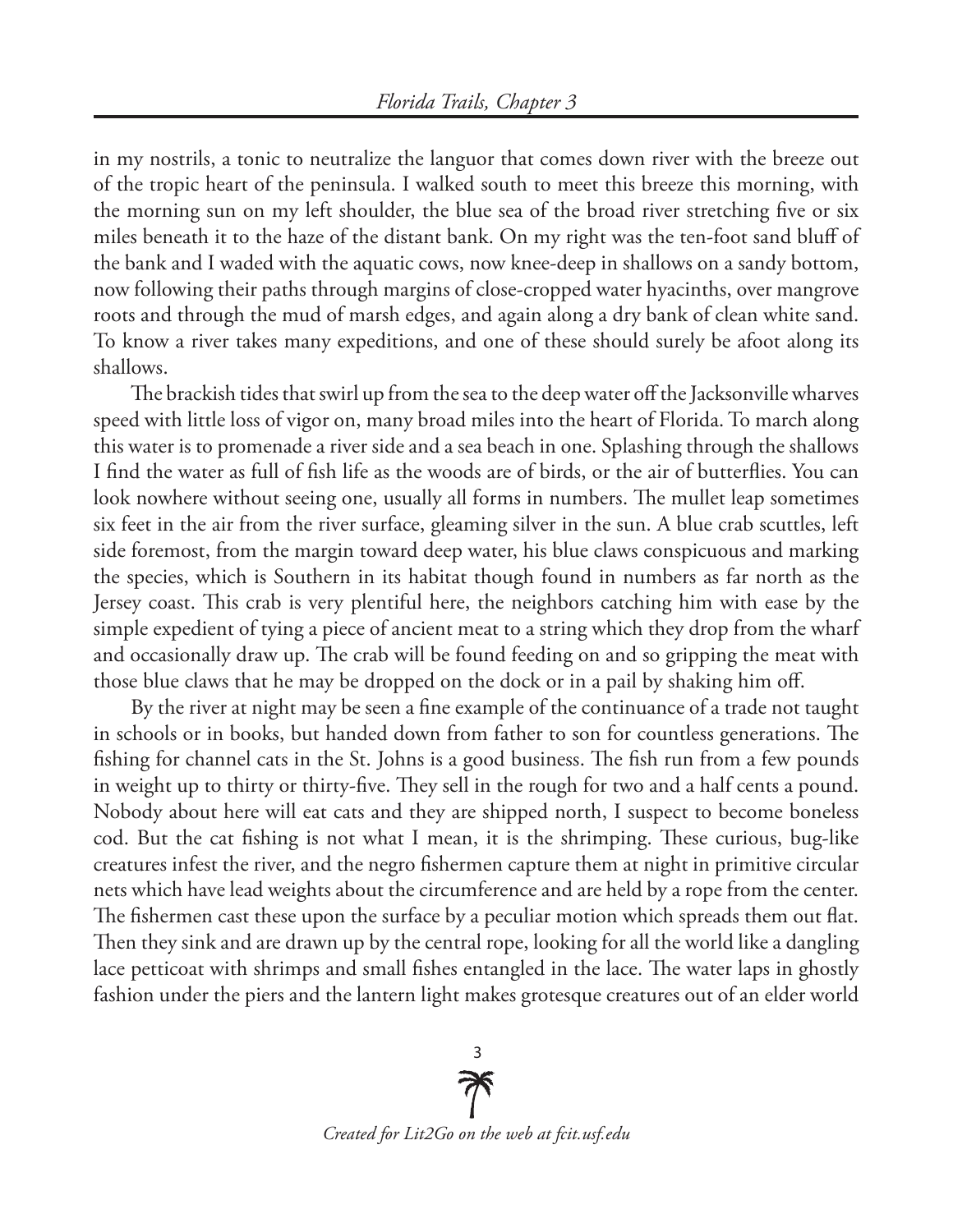of the fishermen.

Here, I suspect, is a fine survival. Were not the nets that Peter and his brethren cast into Galilee of this fashion? Did not the fishermen of an ancient legend who drew up the bottle which contained an afreet, find its cork entangled in a net like one of these? The slippers of Abu Kassim, in the Persian story, desperately thrown away and brought back again always by most untimely rescue—were not these hauled from the Euphrates once by a fisherman with just such a net? I believe so. But our thought, tangled like the shrimp in the net, has traveled a long way.

The name of the water hyacinth is linked for all time with Florida's broad river. Here where the tide flows in the main stream I see but little of it. Now and then a fleet of tiny green boats floats boldly down as if piratically planning to take the open sea, with green halberds pointed bravely over blunt, round bows. I fancy the salt of the real sea is too much for these bold voyageurs, but they line the river bank everywhere, rarely a leaf showing along the main river, so closely are they cropped by the roaming aquatic cattle. These whet appetites of a morning on the hyacinths as they step over the green blanket of them that hides the sand. They breakfast far from shore on the homely waterweed, Anarcharis canadensis I take it to be, that grows so plentifully in water a few feet deep. Then they wade in again and give the hyacinths another crop as they go by to rest beneath the live-oaks and chew the cud of contentment.

This makes the hyacinths which blanket the shore but squat agglomerations of greenair bulbs that give one little idea of the real plant. These grow persistently, however, and now and then blossom out of season because of this priming, showing a wonderful blue, hyacinth-like bloom that one might almost take for a translucent blue orchid, the standard petal larger and deeper blue with a mark like a yellow fleur-de-lis on it, a blossom that makes the banks of the St. Johns in spring a blue sheen of dainty color.

But you need to get away from the frequented banks of the river to see the water hyacinth in full growth. There, uncropped by cattle and unmolested, the plants crowd creeks from bank to bank with serried ranks of leaves whose deep green gives a fine color but whose culms effectually stop all navigation.

I was splashing along through the shallows that border this riverbank hyacinth blanket, headed toward a great bed of pied-billed grebes that were resting and feeding in a shallow near the entrance to Doctor's Lake, when I had my first tiny adventure of the day. Right among the hyacinths near my feet I heard a scream of pain and terror. Very human it was,

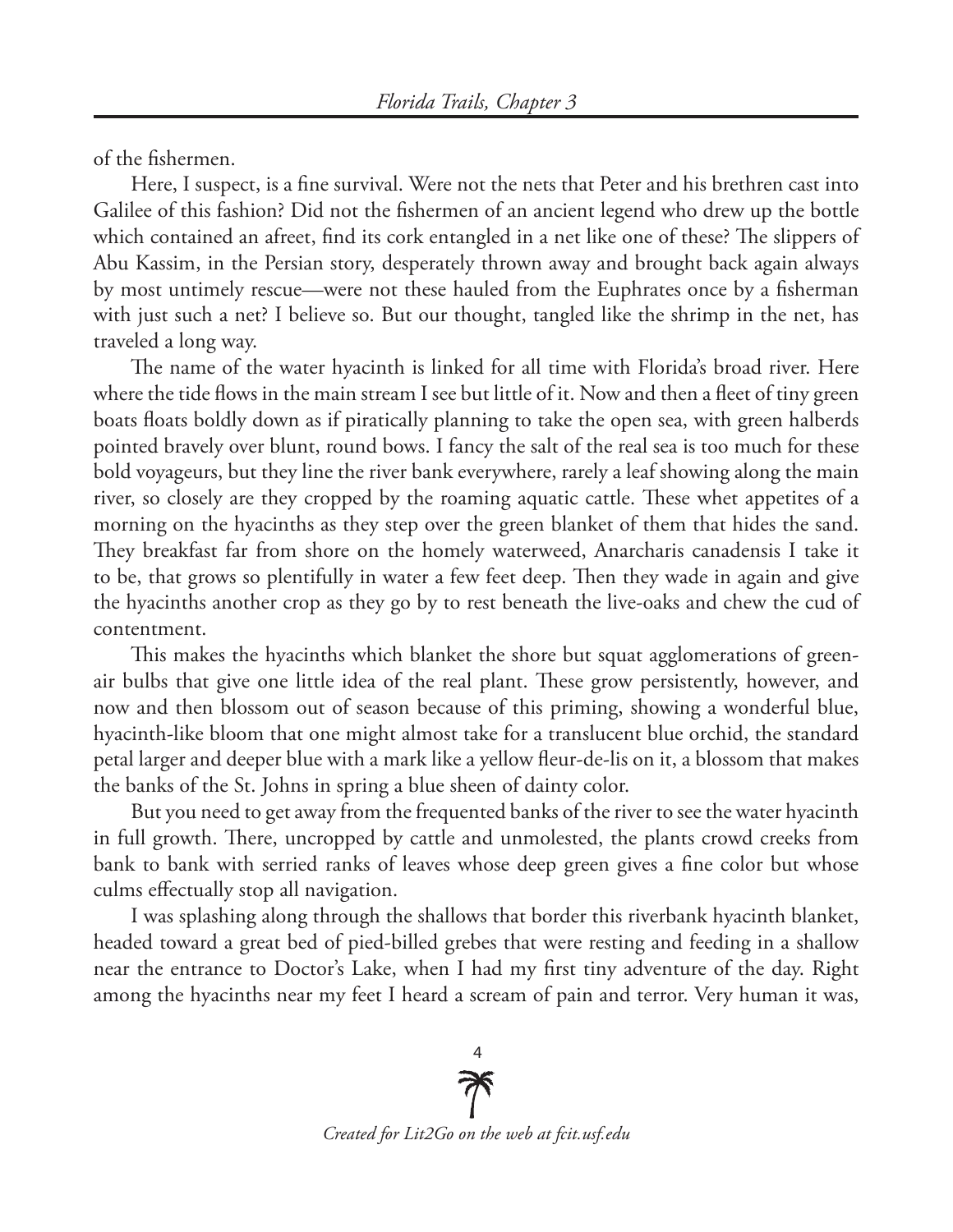

but tiny and with an elfin quality about it. I stepped to the right and it was at my left. I stepped to the left and it was at my right. I looked down, but it sounded twice before I located it.

Then I saw a small green frog, one with a body an inch and a half long, whose hind leg was caught beneath the water hyacinths. He it was that was giving these most human-like little screeches. Almost I reached to disentangle his foot with my finger. Then I bethought me what country I was in and poked with the handle of a net that I had with me, instead. This was just as well, for the poking disclosed the arrow-shaped head and baleful eyes of a young water moccasin. A blow or two broke his hold on the frog, that stopped his yelling forthwith and hopped eagerly away. The

snake was soon dispatched. He was only nine inches long, and how he hoped to swallow a frog so big I cannot say. Common report says he could stretch his rubber neck four times its usual size and accomplish his dinner.

Sitting in a clean sandbank, and safe, no doubt, I soon got intent on my birds. Never before had I seen so many grebes. There were easily half a thousand of them swimming about in such close communion that they jostled one another, all pied-bills. I saw no alien among them. Some rocked on the wavelets, their heads down between their shoulders, seeming half asleep. Others fed industriously. The water of the shallows along here is so full of small fish that they had little trouble in getting their fill. Some seemed to succeed by merely dipping the head and picking up what came within reach. Others swam sedately, then of a sudden leapt into the air and curled below in a lightning-like plunge that often brought up a big one.

Before long I began to see that the great community was made up of families or associates, of two to five, oftenest three, as if this year's father and mother kept the young still in charge. Now and then one grebe seemed to rush to another that had just come up and receive something from the resurgent bill, as if the mother had captured a special tidbit which was passed over to the young. Sometimes, too, the would-be recipient was chided away with a sharp dab of the bill instead of the reached-for refreshment. Here no doubt was a bunco child, and the parent was too keen to be thus swindled. In that case the dab that rebuffed the impostor was followed by a swallow that settled the matter as far as that particular young mullet was concerned. There was, however, always a strong community spirit. The most of

> 5 *Created for Lit2Go on the web at fcit.usf.edu*